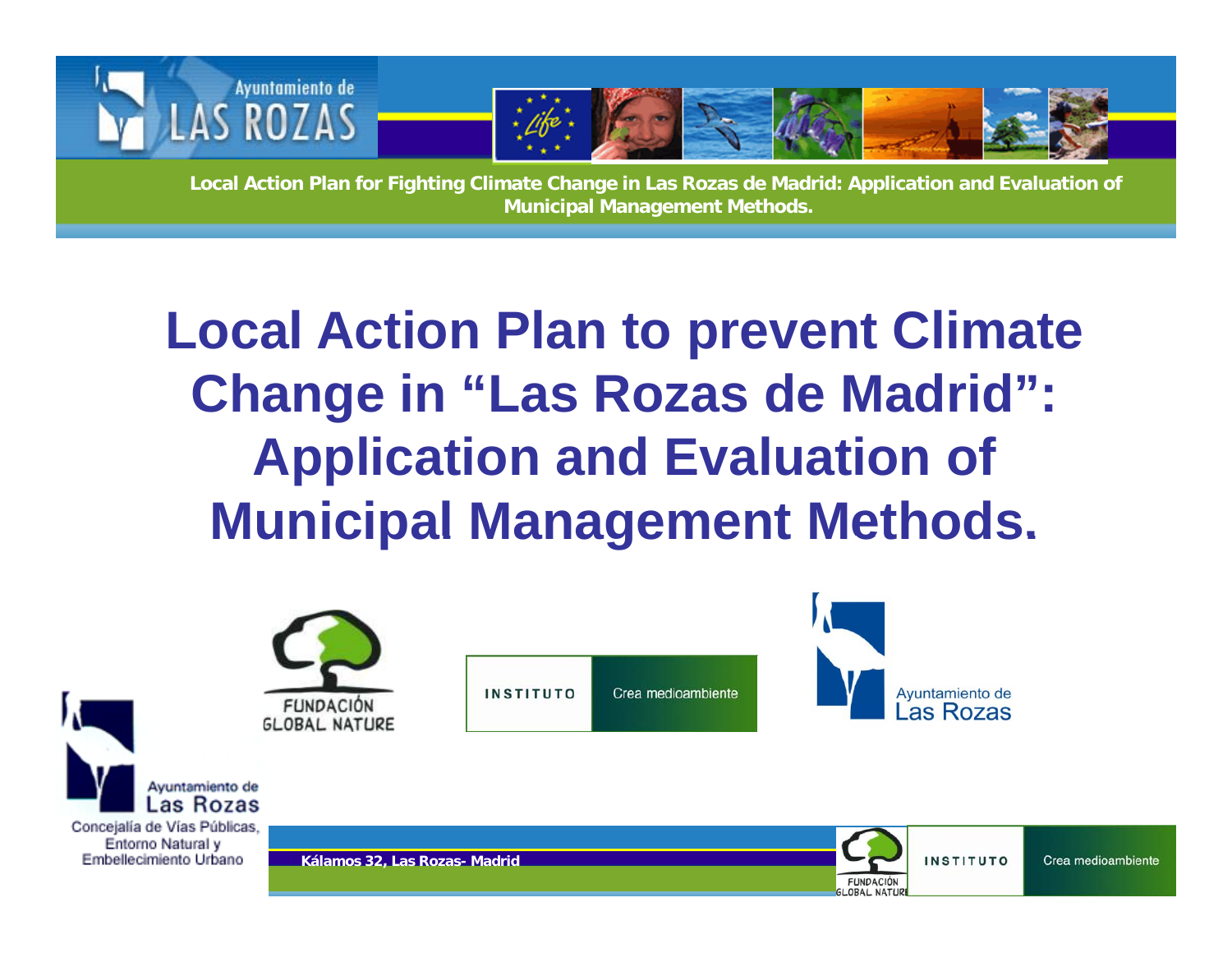

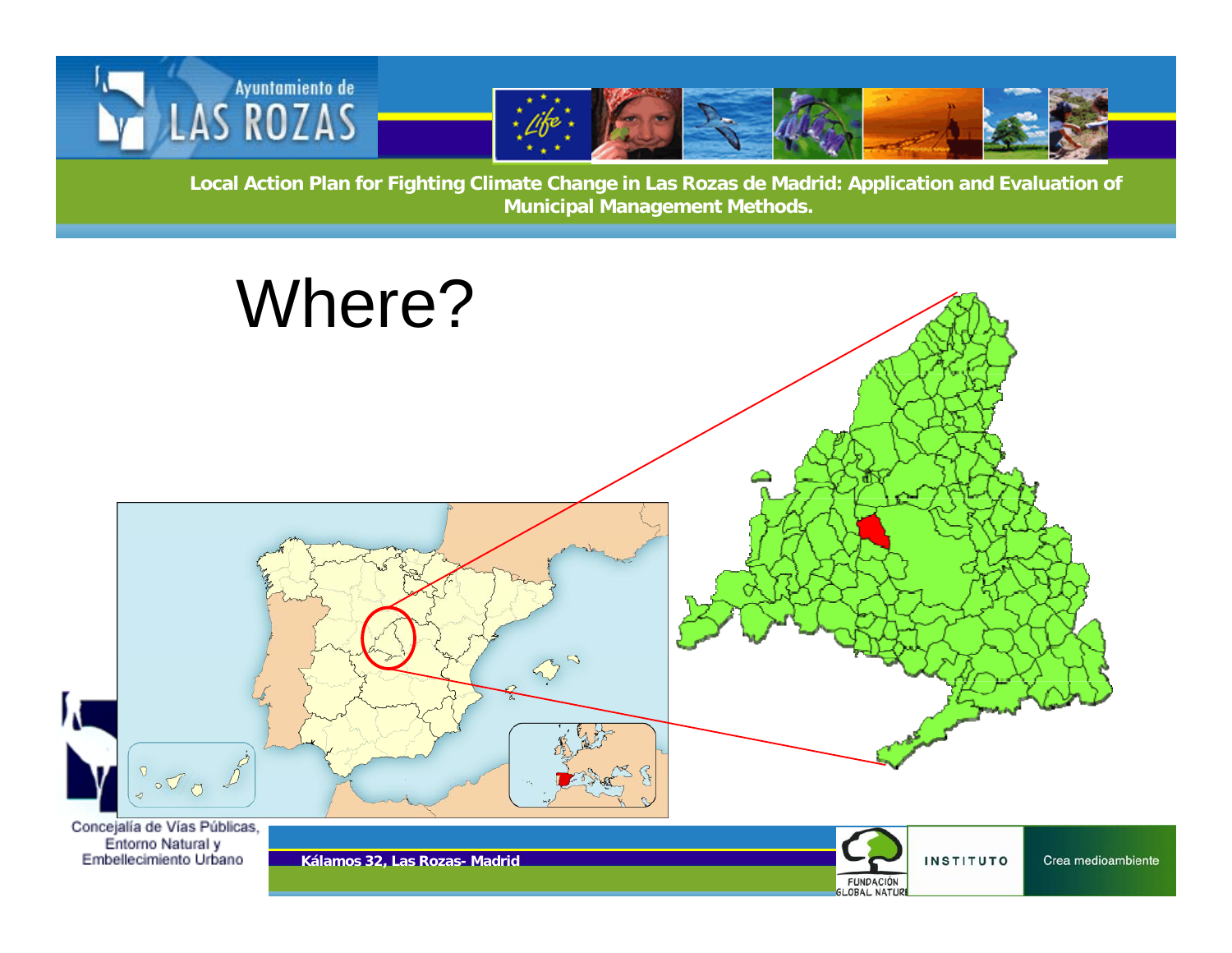





|                      | <b>Total</b> | EC.                         |     |
|----------------------|--------------|-----------------------------|-----|
| <b>Council Rozas</b> |              | 1.918.337€ 787.609 € 32,26% |     |
| <b>FGN</b>           |              | $300.483 \in 150.241 \in$   | 50% |
| <b>ICM</b>           |              | $221.918 \in$ 110.959 €     | 50% |



**Kálamos 32, Las Rozas- Madrid**

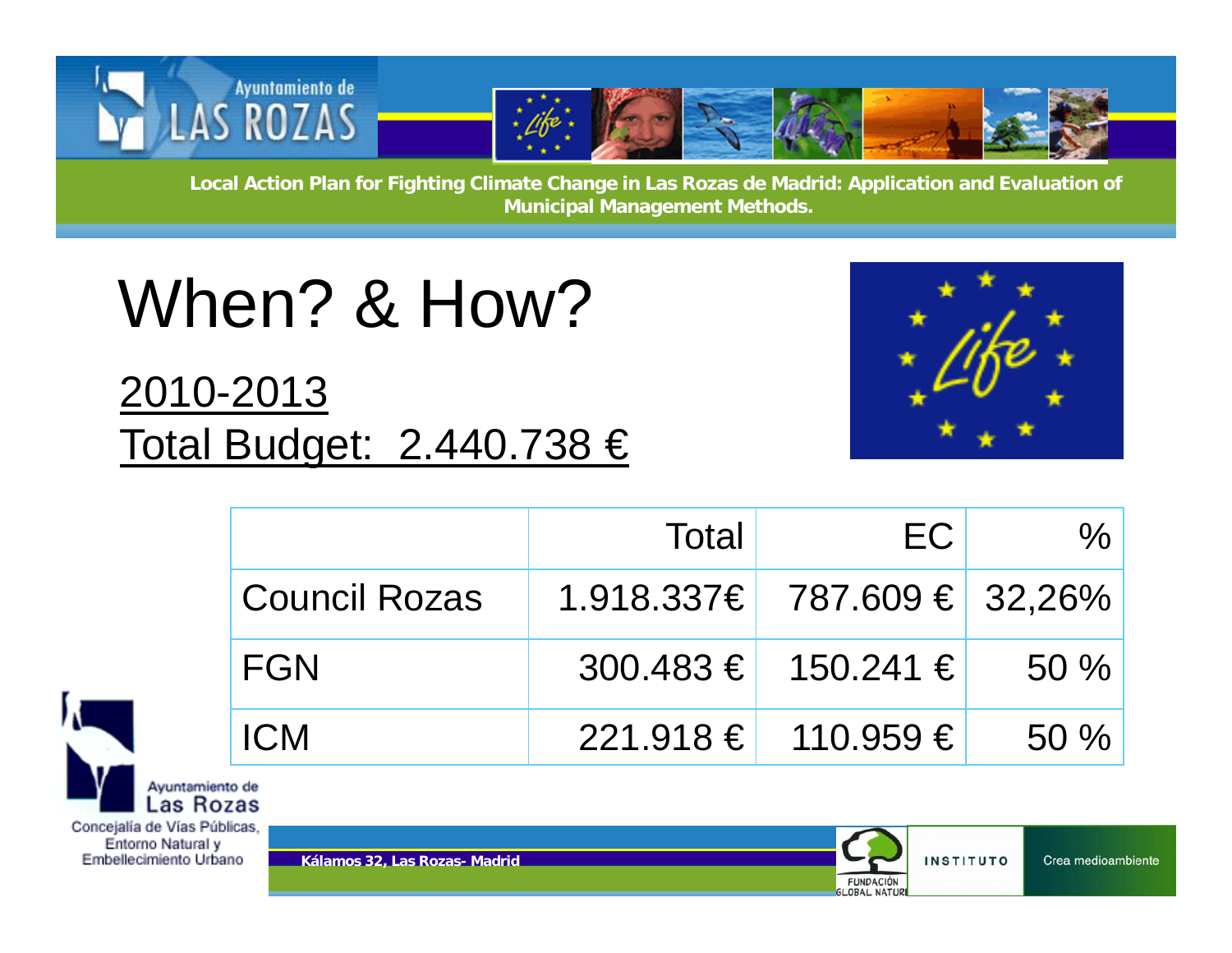

# Project specific objectives<br>
plementing counter-climate change polic

- •Implementing counter-climate change policies
- • Studying, modeling, analyzing and evaluating effective environmental management methods.
- •Testing economic and technical support models
- • Disseminating information and raising <u>awareness</u> about climate change among citizens, commercial and business sectors and among all the economic agents at the local level.

**Kálamos 32, Las Rozas- Madrid**



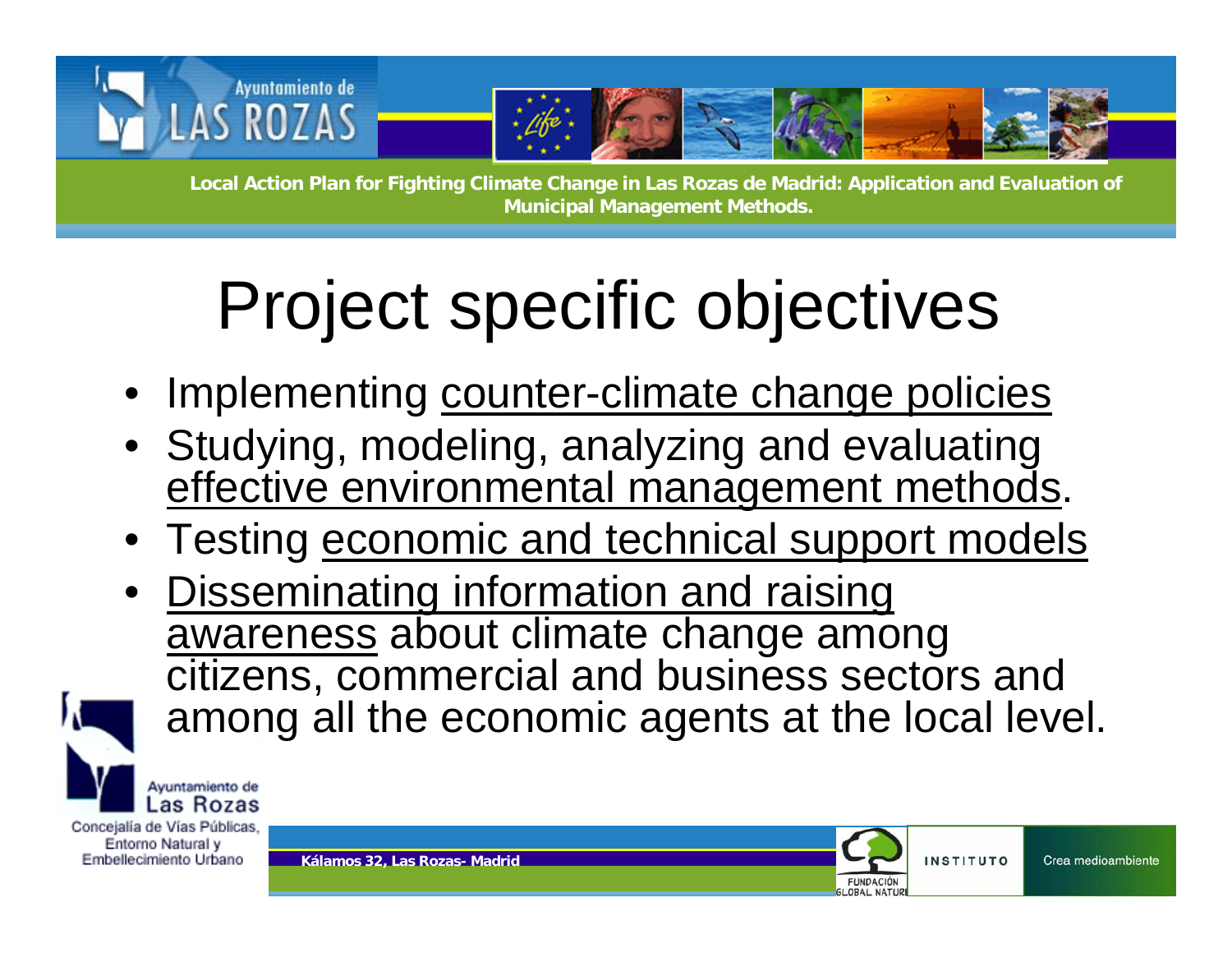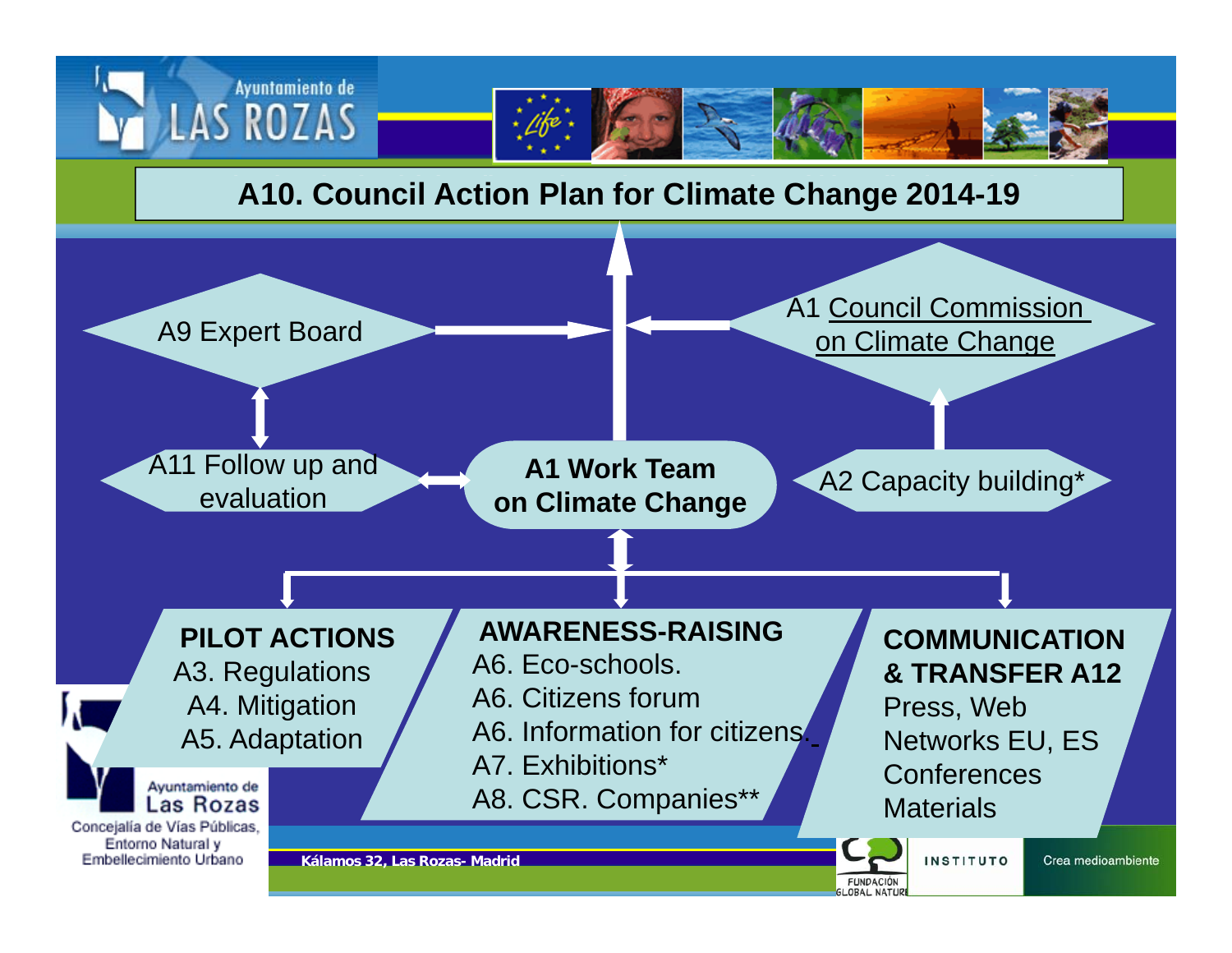

- Action Plan: objectives of the council for the prevention of Climate Change.
- Coordination among the different departments and offices.
- Personnel of the City Council (806 people), informed and 130 City Council professionals qualified to adapt their management to climate change.
- Measures of mitigation and adaptation included in the council regulations.

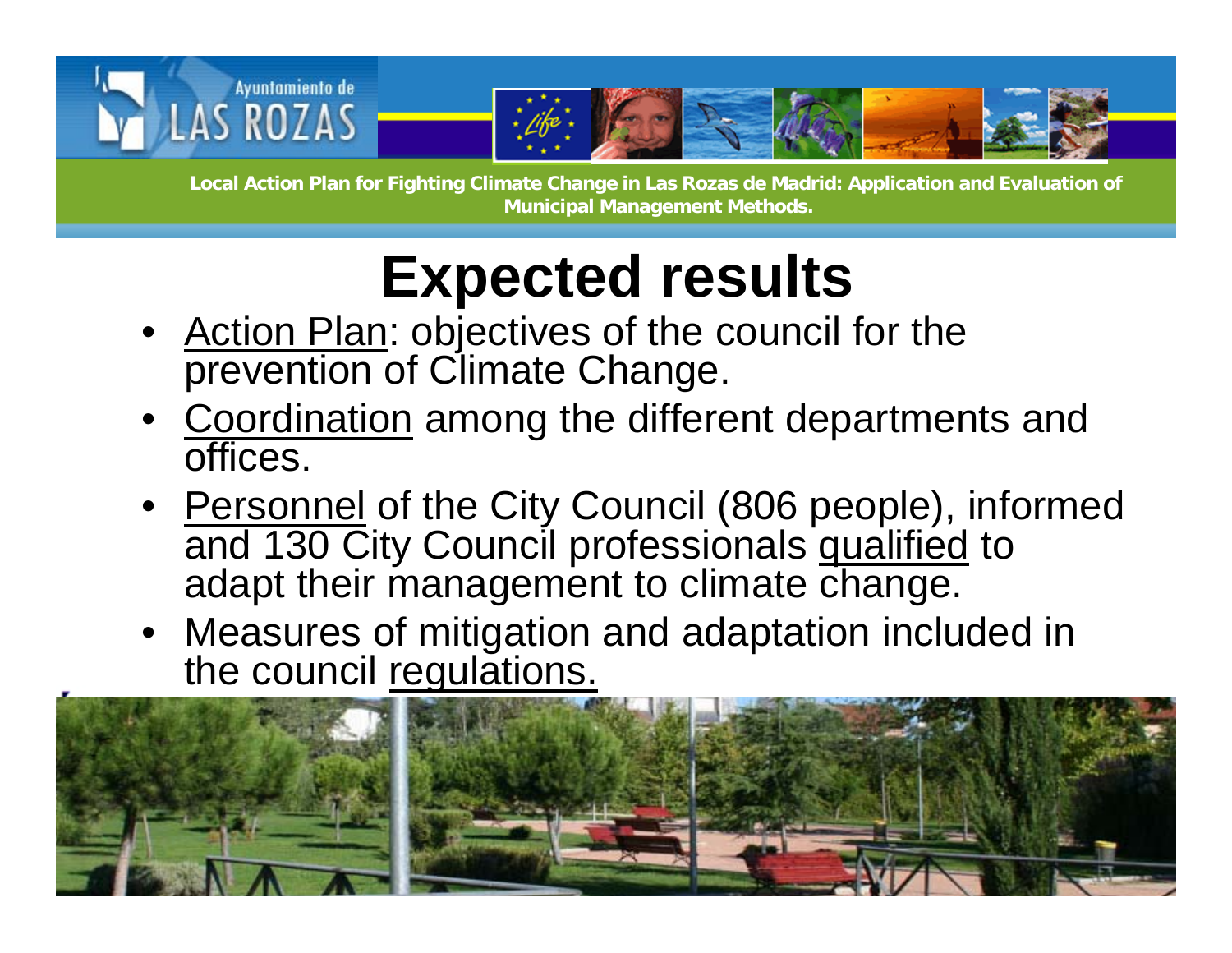

- •Three new by-laws published
- • Study: Integration of mitigation and adaptation methods in the council regulations.
- • Action plan to create a green-way network project in the Council.
- •• Training 48 municipal officials in efficient driving.
- • Action Plan with necessary measures for energy-saving in municipal facilities.

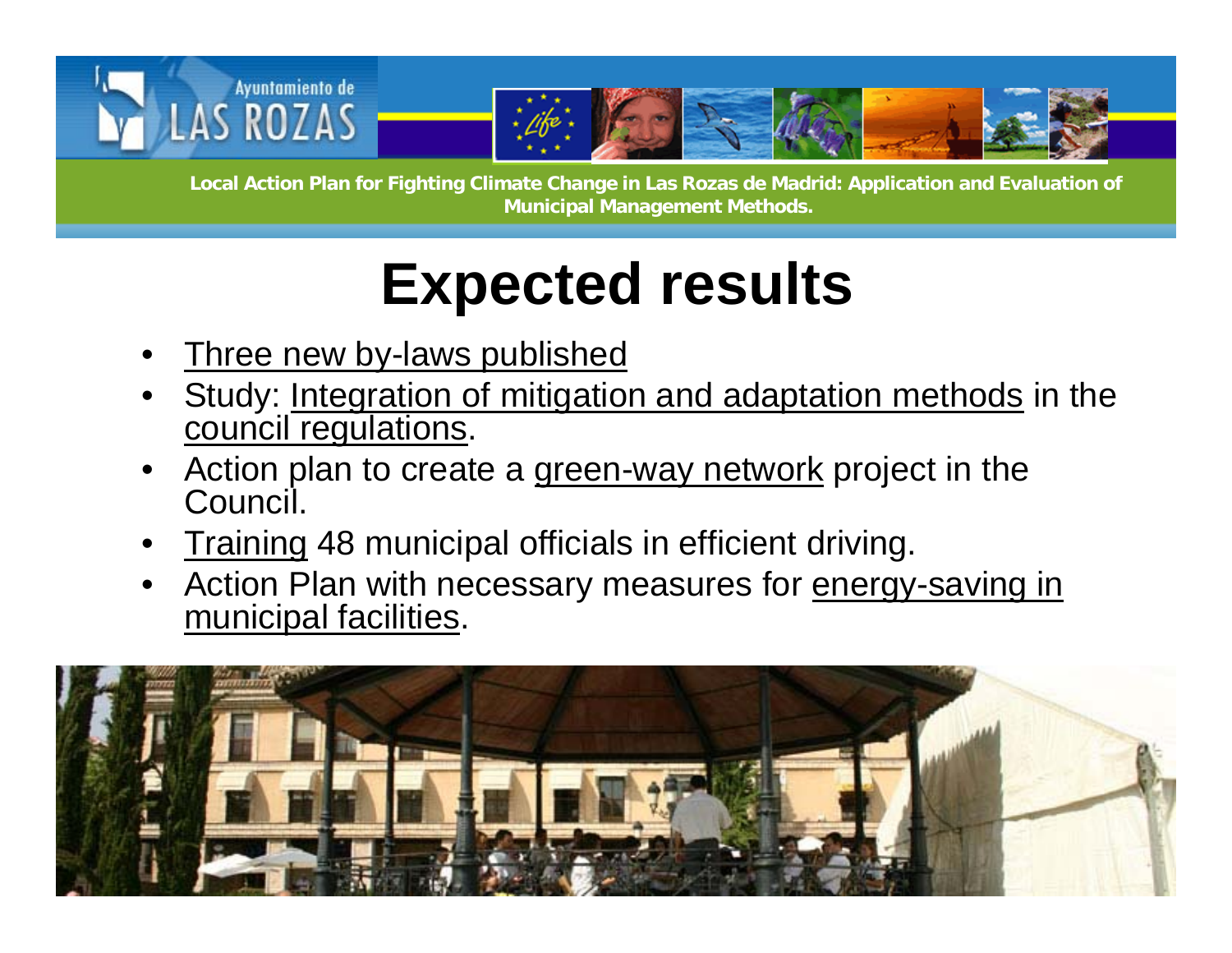

- • Implementation of an Environmental Management System in 21 schools.
- •• Setting up of Solar photovoltaic panels in a public building and promoted through an exhibition.
- •Creation of  $\underline{\text{CO}}_2$  sinks: reforestation in 26,08 ha.120 t  $\text{CO}_2\text{/}3$ years.
- • Reduction of water consumption : Centralized Watering Management System in Parks and Gardens, and pilot groundwater collection measures.

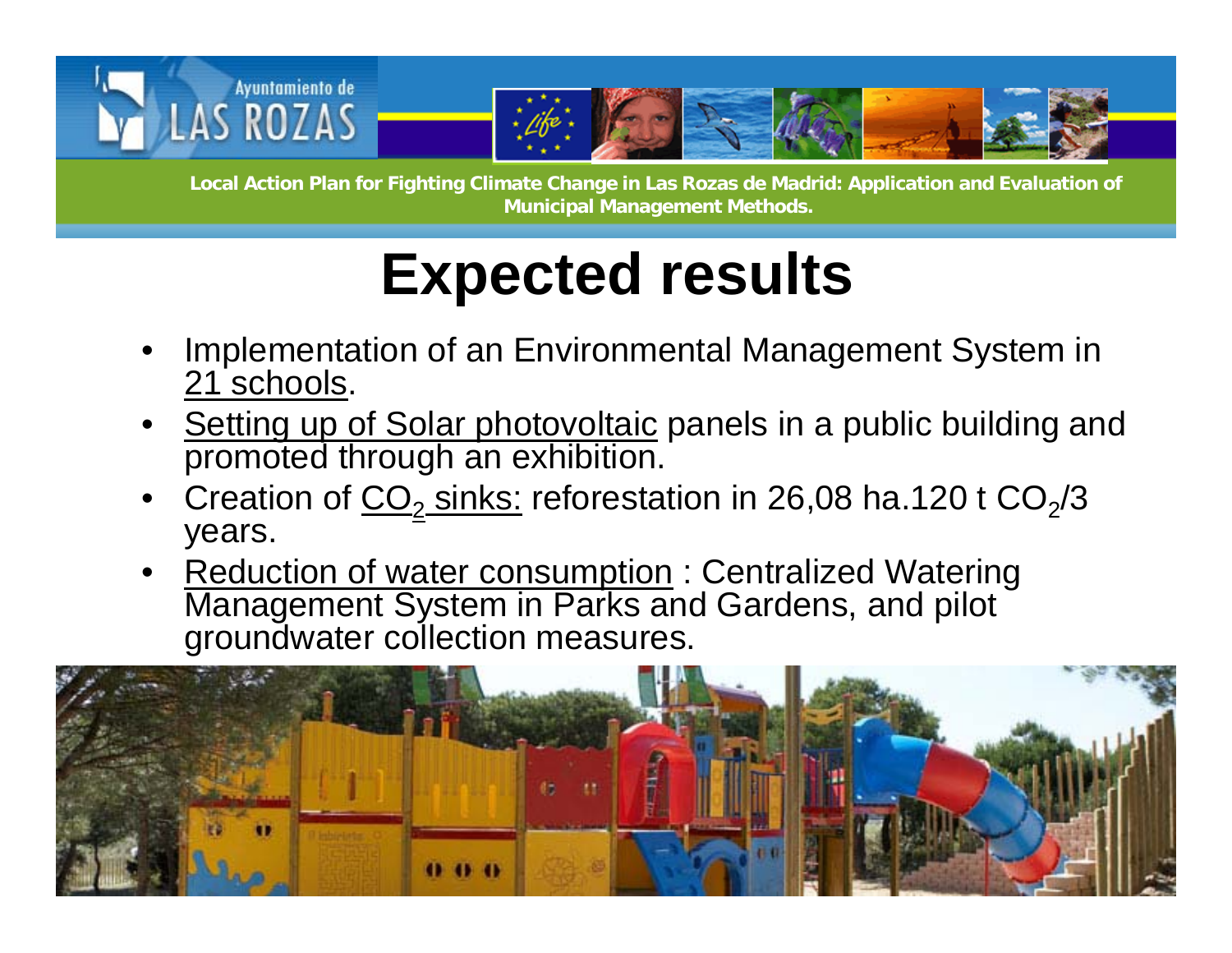

- • Reduction of energy, water consumption and waste production in the commercial and business sector. 25% of companies certified.
- •Calculation of the **baseline** (CO2/person GHG totals) at the beginning of the project
- •Communication strategy of climate change for the Council.
- •Publication of four guides on saving water
- •Reaching and informing the public target audience.